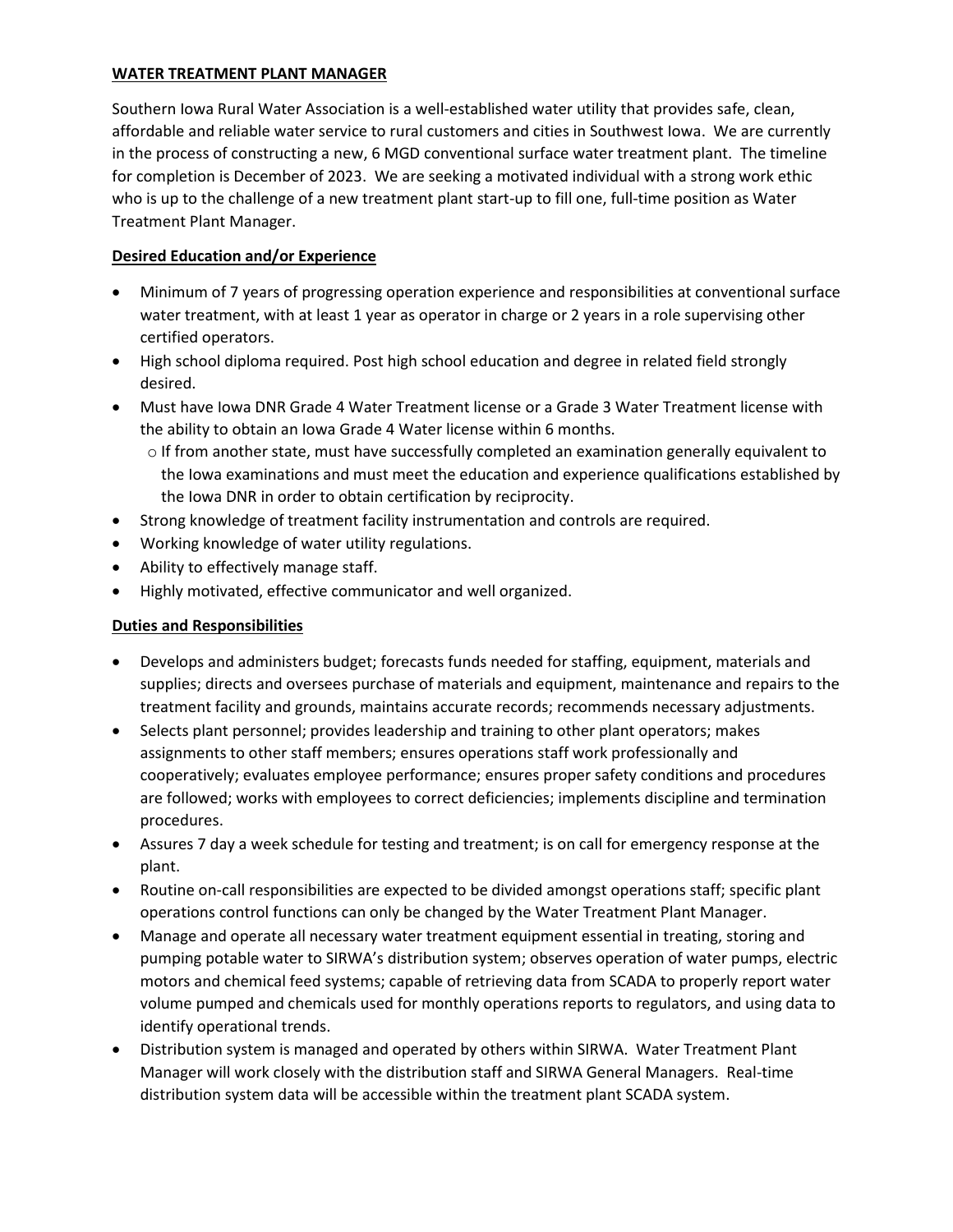- Reviews and evaluates water reports, records, logs and graphs to confirm adequacy of present and projected water needs; ensures that uniform monitoring and recordkeeping are performed facilitywide.
- Calibrates instruments at the plant; trains staff in executing lab work to include collecting lab samples, standard analyzes and tests and interpreting results; keeps precise records; prepares reports concerned with chemical and bacteriological analyses of water for regulatory agencies
- Understands and troubleshoots instrumentation such as online analyzers, chemical feed pumps various pump controllers, valves, scales, alarm dialers, pump drives, SCADA controls, lab equipment, water quality test equipment and other equipment associated with water treatment.
- Receives and unloads chemical deliveries to the plant; assures proper storage; fills, cleans and replaces tanks of chemicals and other tanks. Responsible for chemical spill response plan and execution.
- Operates pumps and heavy equipment as needed.
- Ensures overall compliance with all local, state and federal laws, regulations and requirements pertaining to the operation of the water treatment plant facility and water quality standards.
- Other related duties as required by the SIRWA Co-General Managers.

# **Qualifications**

- Considerable knowledge of state laws regulating drinking water treatment and standard procedures necessary to meet permitted requirements.
- Considerable knowledge of the operation and maintenance requirements of equipment, instruments and control devices used in water treatment.
- Knowledge of computer systems and their applications for process control and records maintenance.
- Knowledge of the laboratory procedures and equipment utilized to determine conformance of raw and treated water and by-products to prescribed standards.
- Knowledge of the principles and practices used in the fields of chemistry, bacteriology, mathematics and related sciences.
- Ability to solve routine technical and operational problems.
- Ability to perform and conduct standard laboratory tests and Iowa DNR and EPA-approved analytical testing for drinking water treatment given the test methods, lab equipment and materials, and reagents.
- Ability to understand and interpret detailed and procedural oral and written instructions.
- Ability to prepare detailed records and reports accurately.
- Ability to establish and maintain effective working relationships with staff and co-workers.

# **Physical Requirements**

- Occasional to frequent periods of strength involving moving, lifting tools, barrels and containers weighing up to 150 lbs.
- Able to perform duties while standing, stooping, twisting, bending, kneeling or from prone positions for extended periods of time.
- Exposure to temperature changes, humidity, noise and vibration; must work with hazardous chemicals in liquid, vapor or solid form.